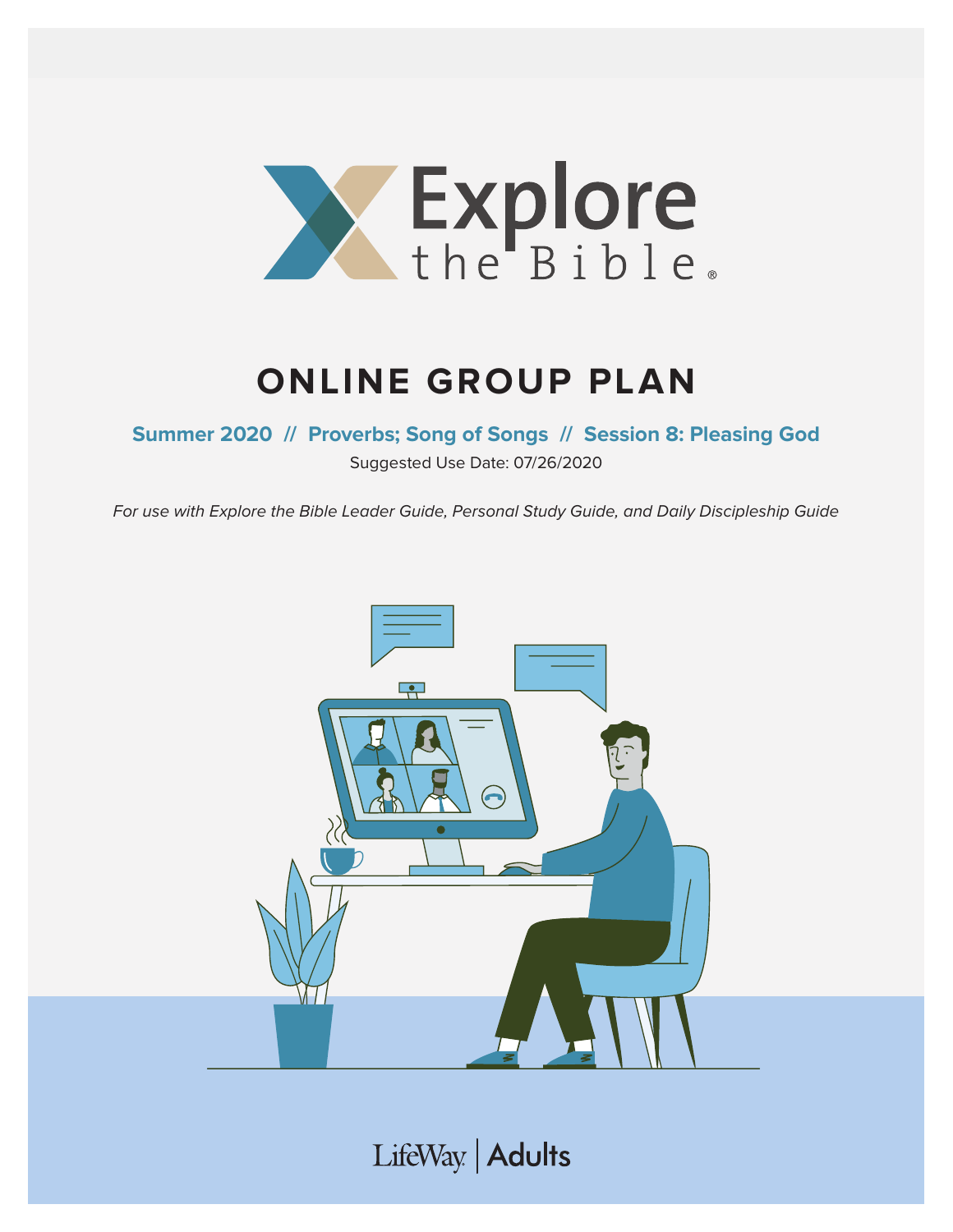## **PREPARATION**

#### **Best Practices for Leading an Online Group**



**PRAY** for your group members and for God to grant you insight as you study and prepare your Bible study session. Do this throughout the week.

**SCHEDULE** your group's online Bible study using the online meeting tool you prefer Invite group members and guests to participate using a meeting ID if required by your online meeting tool. **[Click here](https://s3.amazonaws.com/LWbranding/bsfl2019/2020/04/Online_Bible_Study_Best_Practices.pdf)** to view a Best Practices document for online groups.



**SEND** digital copies of the next session to group members who do not have a print copy. If using the Personal Study Guide, encourage group members to read the passage and comments for the next session. If you are using the Daily Discipleship Guide, encourage your group members to follow up your session by engaging with the five daily Bible readings.



**CONNECT** with your group via email or text messaging early in the week.

Create your own message:

- Briefly tell the group the title of your next Bible study, why it is important, and what they will learn.
- Challenge group members to study before the group session if your group uses a Personal Study Guide; remind group members to follow up your online study with their daily readings if your group uses the Daily Discipleship Guide.
- Remind group members when your group will meet online.

Or copy and paste this suggested wording into the email or text message to your group:

One of the mistakes we often make when thinking about the wisdom of God is to separate the pursuit of wisdom from God Himself, as if the wisdom of God was distinct from the Person of God. To pursue God's wisdom means to pursue God Himself. This one truth changes everything.

**WEEKLY MESSAGE**

Join us for this week's study as we learn that God's people should seek to please Him in their attitudes and actions. Read Proverbs 15:33–16:11 and the comments for Session 8 in the Personal Study Guide or Daily Discipleship Guide, looking for common themes. How do the common themes you identified connect to each other?

We will meet at (add time) using (name of online tool). Here is the link to our meeting: (add meeting ID if your online tool doesn't do that automatically)

## LifeWay | Adults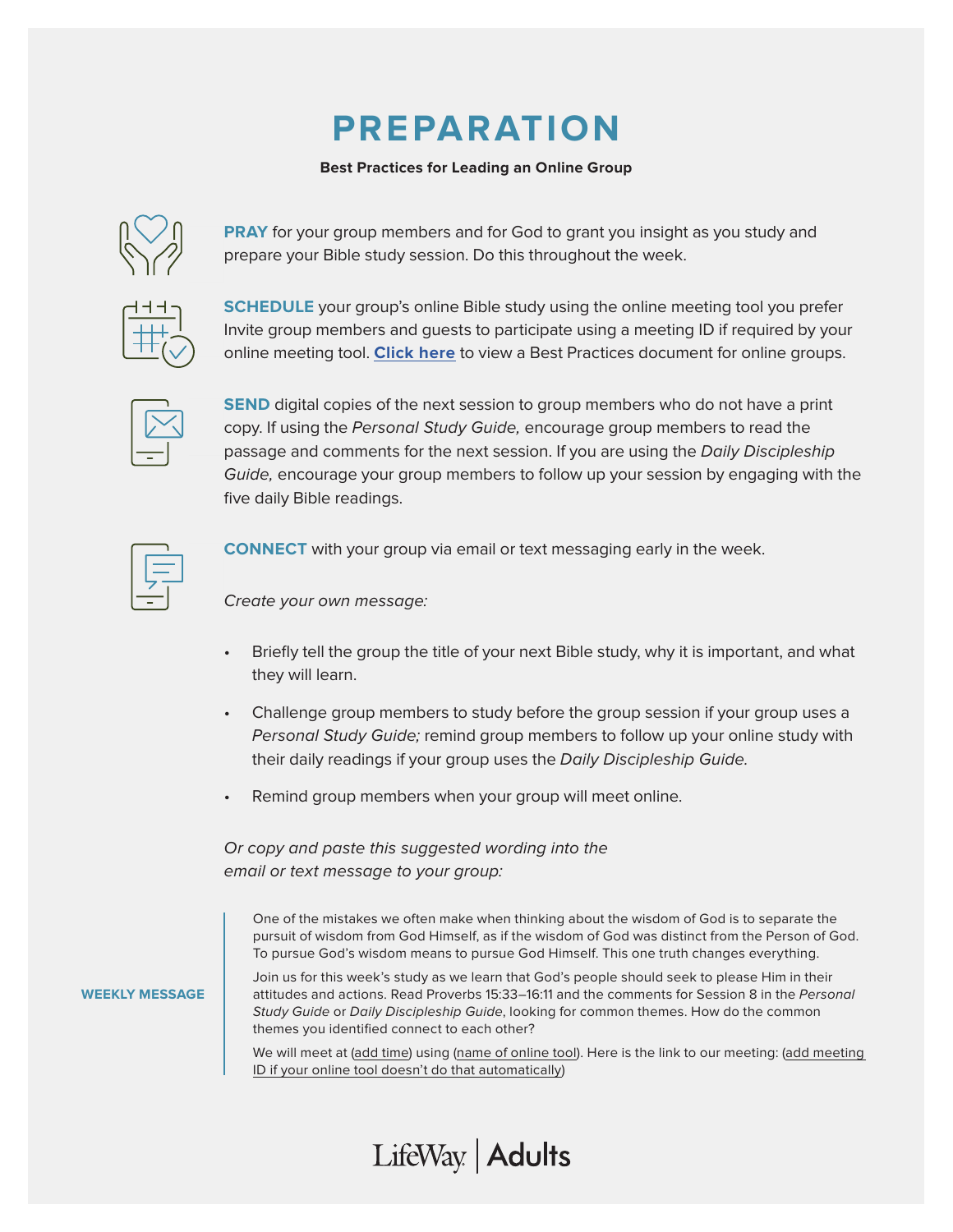

**PREPARE** to lead your group's Bible study.

- **Study** Proverbs 15:33–16:11, looking for common themes. How do the common themes you identified connect to each other?
- **Listen** to the Explore the Bible Adult Leader Podcast. Go to **[goExploreTheBible.](https://goexplorethebible.com/adults-training/) [com/Adults-Training](https://goexplorethebible.com/adults-training/)** for an overview of the main points and key ideas from each session.
- **Visit** the Explore the Bible blog for additional leader helps at **[goExploreTheBible.](https://goexplorethebible.com/blog/) [com/L](https://goexplorethebible.com/blog/)eader-Helps**
- **Create** your teaching plan for guiding your group's online Bible study experience. Use the Online Group Plan on the next pages as a starting point, modifying it for your group as needed. Consult the Adult Commentary, QuickSource, and Leader Pack for additional ideas and resources.

**REMIND** your group members to study and prepare via another email or text message closer to the day your group meets.

Include a quote from the Personal Study Guide, a question, or an insight you plan to discuss with the group when you meet online.



### **HELPFUL LINKS**

- Explore the Bible main landing page: **[goExploreTheBible.com](https://goexplorethebible.com/)**
- Digital version of Explore the Bible: **[curriculum.lifeway.com](https://curriculum.lifeway.com/#/)**
- Explore the Bible leader helps: **[goExploreTheBible.com/L](https://goexplorethebible.com/blog/)eader-Helps**
- Explore the Bible Podcast: **[goExploreTheBible.com/Adults-Training](https://goexplorethebible.com/adults-training/)**
- Free Coronavirus links and leader helps: **[lifeway.com/coronavirus](https://www.lifeway.com/coronavirus)**

LifeWay | Adults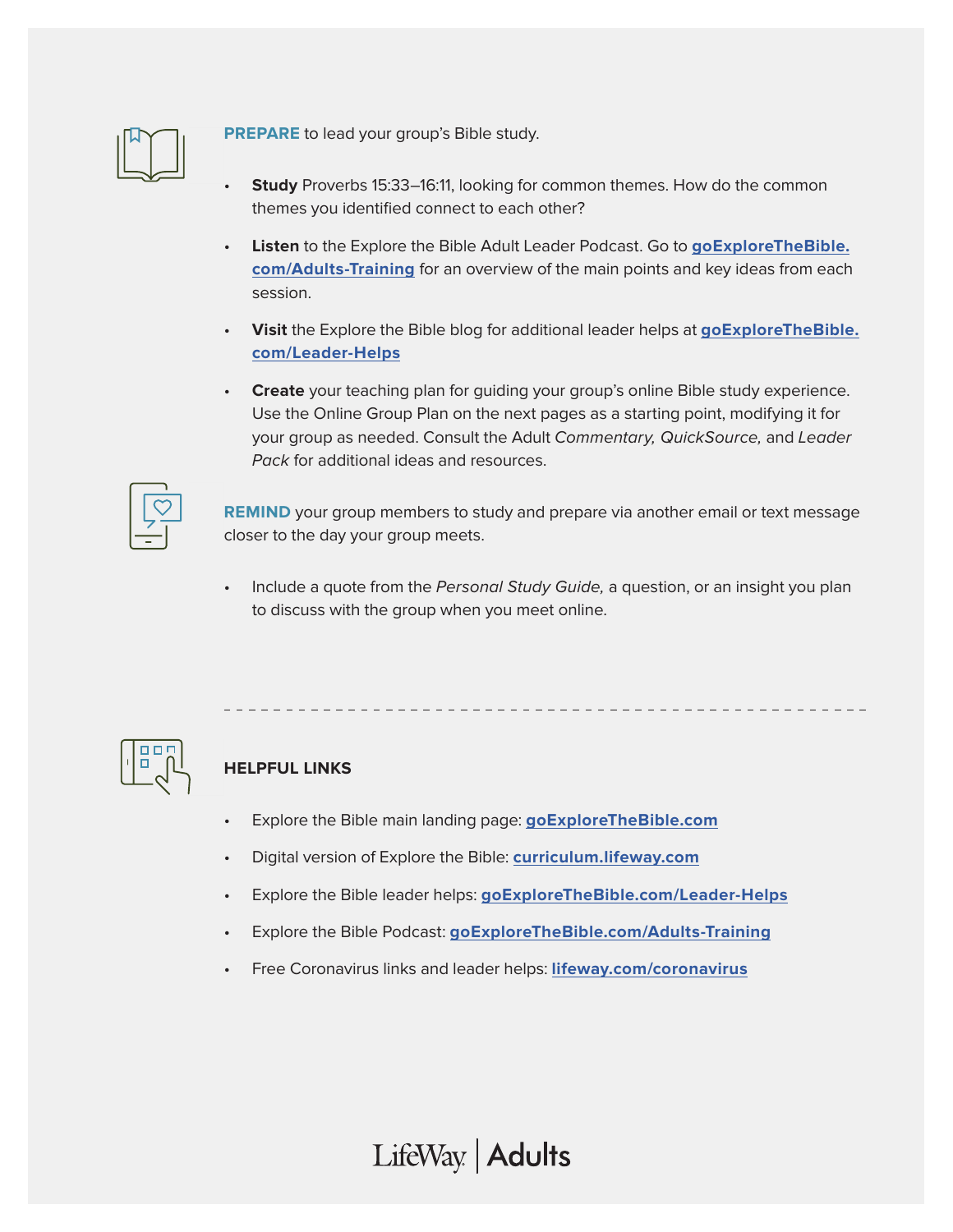

**Explore the Bible** // Summer 2020 // Proverbs; Song of Songs // Session 8: Pleasing God

**GREET** people as they join and ask them to visualize a child whose mother has NOTES been out of town for a week. The mother steps into sight at the airport, and the child takes off running as the mother holds her arms open wide. Explain that just as a child runs to his mother, so we should run to our heavenly Father with our eyes totally focused on Him and His open arms. Ask: **When you were a child, how did you try to please the people you loved? What difference did it make to you? Why did you want to please them?** (PSG, p. 73; DDG, p 69)

**TRANSITION:** Proverbs 15:33–16:11 leads us to understand that God's people should seek to please Him in their attitudes and actions. Option: Use the Extra! idea. See **[goExploreTheBible.com/LeaderExtras](https://goexplorethebible.com/leaderextras/)**

**INTRODUCE:** Remind the group that Proverbs 1–9 set the foundation of the collected proverbs in chapters 10–29, and that the wisdom described by Solomon is fully revealed through the person and work of Jesus Christ. Explain that in today's session, rather than focusing on the verses in a linear way, we'll examine the verses linked by themes.

**READ Proverbs 15:33 and 16:8** as the group listens for ways godly wisdom is demonstrated.

**DISCUSS: If we're truly wise in the Lord, how will we know it?** We know we're receiving true wisdom if it causes us to fear the Lord (15:33). In the same way true wisdom prompts us to fear the Lord, true prosperity causes us to make righteousness our priority (16:8). When we're wise in Him, we consider being right with Him and living according to His ways a priceless treasure in itself.

**SUMMARIZE:** True wisdom "is demonstrated in fearing the Lord, trusting Him, and pursuing Him as the greatest treasure of life out of which all other treasures and blessings of God come." (PSG, p. 75; DDG, p. 73)

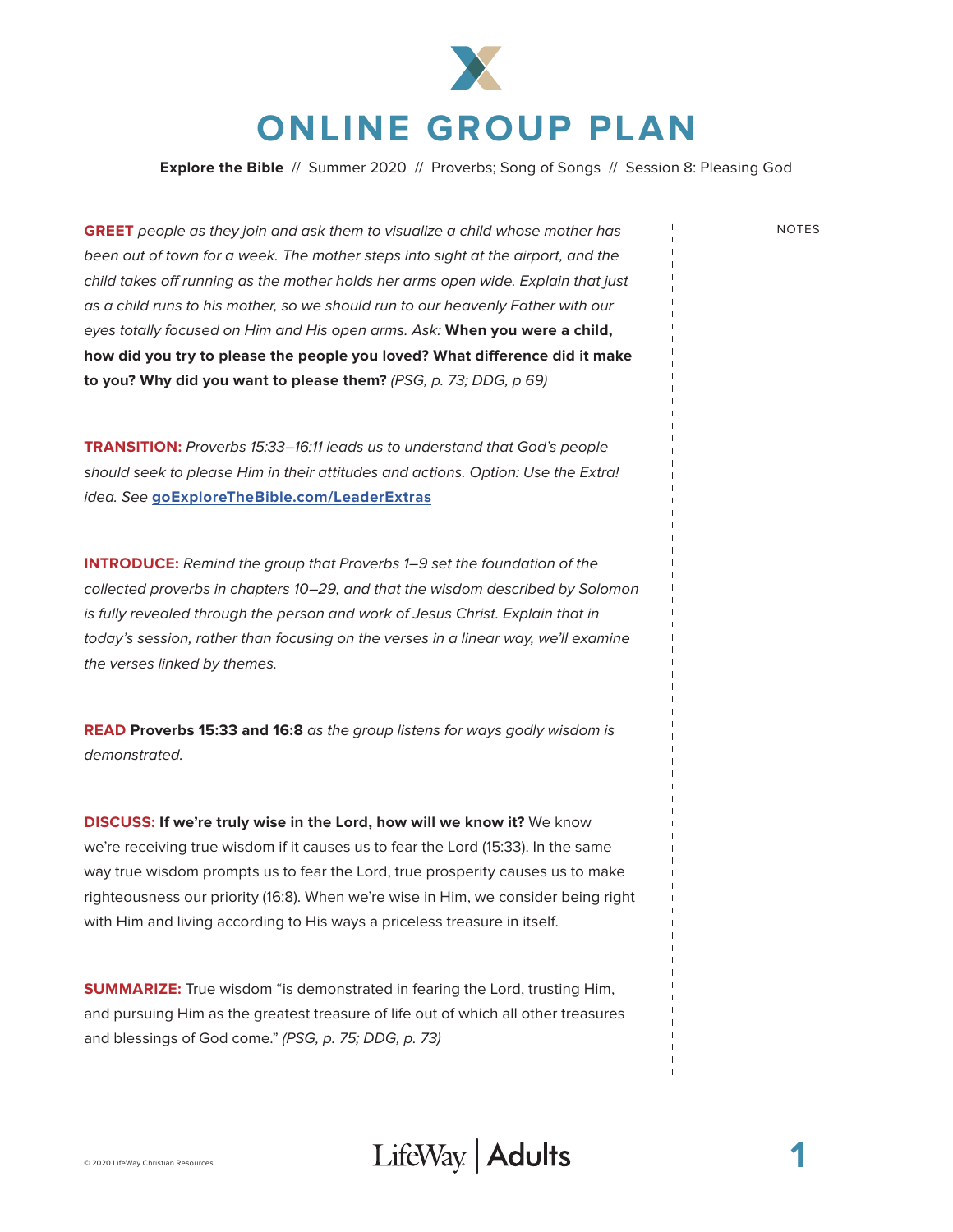**READ Proverbs 16:1,4-5,9** as the group identifies words that reveal God's NOTES sovereignty and our accountability.

**ASK: What does living with the reality that we will face God one day look like? Why do people resist being held accountable?** (PSG, p. 78; DDG, p. 71)

**EMPHASIZE:** There are things we can't completely understand about the connection between God's sovereignty and our free will. It remains one of the mysteries of Scripture. "Whether or not we understand how both can co-exist together, God is sovereign and we are accountable." (PSG, p. 76; DDG, p. 73)

**TRANSITION: Have you ever done something because you thought you had to, but inside you were groaning and complaining or thinking it was silly?**

**READ Proverbs 16:2** as the group listens for how our actions and our hearts are known by God.

**ASK: Why are our motives so important? To what degree might our motives be more important than our actions?** (PSG, p. 79; DDG, p. 71)

**READ Proverbs 16:10-11** as the group listens for two examples of how God is pleased with the right motivation.

**HIGHLIGHT:** Pleasing God involves right motives as well as right actions. These verses reveal that honesty and dependency on God in leadership and in relationship with others is the proper motivation.

**READ Proverbs 16:3,6-7** as the group looks for the results of trusting the Lord as revealed in Jesus Christ.

**ASK: How does each promise in this passage give you assurance?** (PSG, p. 80; DDG, p. 75)



**2**